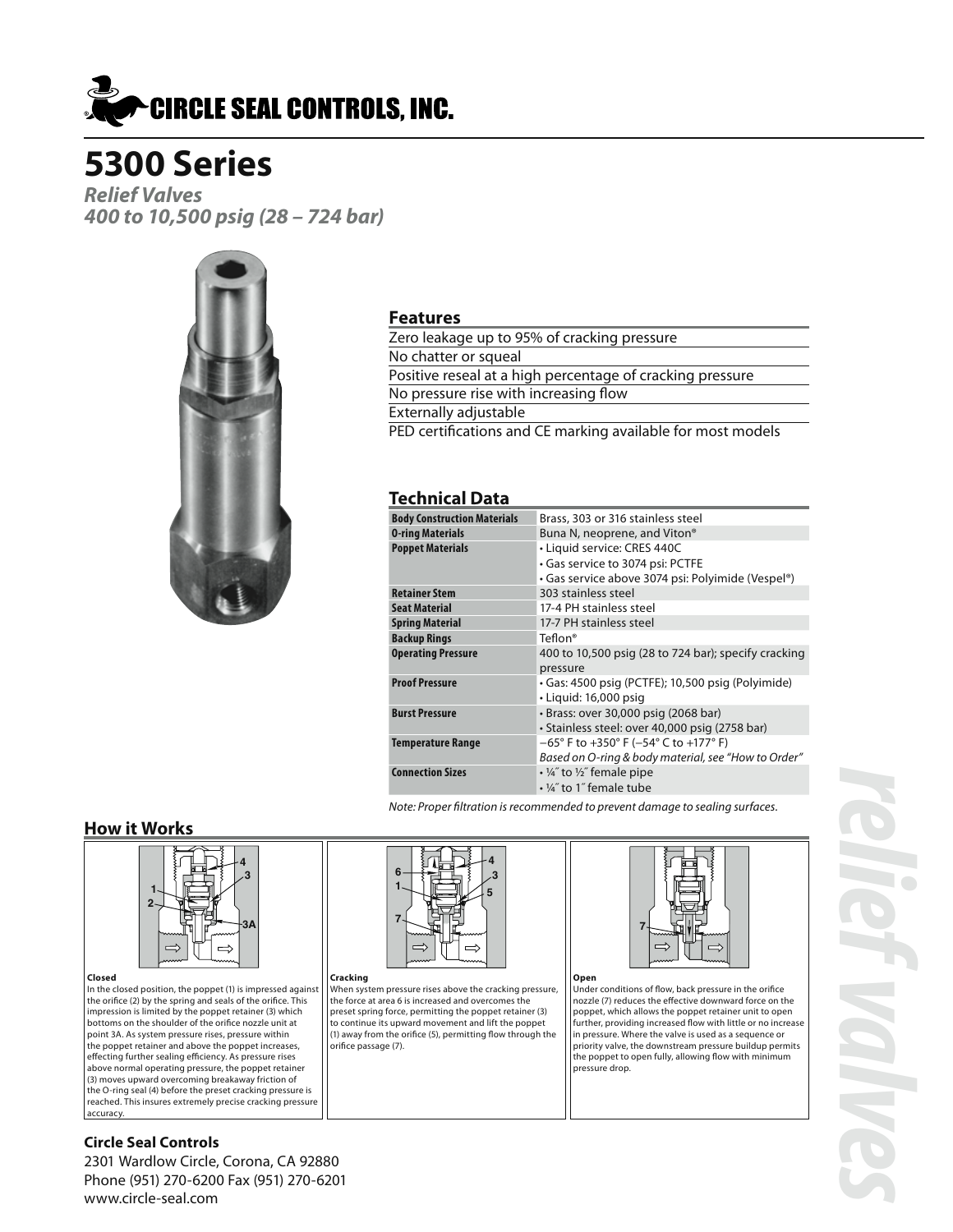#### **Cracking Pressure Tolerance:** ±5%

**Flow at cracking pressure:** Gas = 5cc/min Teflon® seals =  $0.02$  scfm

#### **Reseal pressure**

### **Crack Pressure Reseal Pressures**

| 400–599 psi        | 80% of C.P. |
|--------------------|-------------|
| 600–899 psi        | 85% of C.P. |
| 900–5999 psi       | 90% of C.P. |
| 6000 psi & greater | 95% of C.P. |

#### **Leakage at reseal pressure**

| Gas    | Ascending pressure $=$ zero to 95% of cracking pressure            |
|--------|--------------------------------------------------------------------|
|        | Descending pressure $=$ zero at reseal                             |
| Liguid | Ascending pressure $=$ 5cc/min maximum to 95% of cracking pressure |
|        | Descending pressure = 15cc/min maximum at reseal                   |

### *Dimensions (inches)*





|                               | C.P. Range  |               |                |      |              |        |       |        |              | Weight (lbs)           |
|-------------------------------|-------------|---------------|----------------|------|--------------|--------|-------|--------|--------------|------------------------|
| <b>Tube Size</b>              | (PSI)       | <b>B</b> Max. | <b>CHex</b>    |      | <b>F</b> Hex | G Dia. | H Hex | K Dia. | <b>Brass</b> | <b>Stainless Steel</b> |
|                               | 420-3074    | 4.88          | $\frac{1}{2}$  | 0.52 | 1.63         | 1.38   | 1.25  | 0.125  | 1.6          | 1.5                    |
| $\frac{1}{4}$ , $\frac{3}{8}$ | 3075-10,500 | 5.78          | $\frac{3}{8}$  | 0.52 | 1.63         | 1.38   | 1.25  | 0.125  | 1.8          | 1.7                    |
| $\frac{1}{2}$                 | 420-3074    | 4.88          | $\frac{1}{2}$  | 0.70 | .88          | 1.38   | 1.25  | 0.125  | 1.6          | 1.5                    |
|                               | 3075-10,500 | 5.78          | $\frac{3}{8}$  | 0.70 | 1.88         | 1.38   | 1.25  | 0.125  | 1.8          | 1.7                    |
| $\frac{3}{4}$ "               | 400-2299    | 7.01          | $\frac{9}{16}$ | 0.94 | 2.50         | 1.75   | 1.50  | 1.88   |              |                        |
|                               | 2300-10,500 | 8.48          | $\frac{1}{2}$  | 0.94 | 2.50         | 1.75   | 1.50  | 1.88   |              | $-$                    |
| 1''                           | 400-2299    | 7.01          | $\frac{9}{16}$ | 0.94 | 3.00         | 1.75   | 1.50  | 1.88   |              |                        |
|                               | 2300-10,500 | 8.48          | $\frac{1}{2}$  | 0.94 | 3.00         | 1.75   | 1.50  | 1.88   |              |                        |

|                  | C.P. Range  |               |                |      |       |        |              |        | Weight (lbs) |                          |  |
|------------------|-------------|---------------|----------------|------|-------|--------|--------------|--------|--------------|--------------------------|--|
| <b>Pipe Size</b> | (PSI)       | <b>B</b> Max. | C Hex          |      | F Hex | G Dia. | <b>H</b> Hex | K Dia. | <b>Brass</b> | <b>Stainless Steel</b>   |  |
| $\frac{1}{4}$    | 420-3074    | 4.88          |                | 0.52 | .50   | .38    | 1.25         | 0.125  | ه.ו          |                          |  |
|                  | 3075-10,500 | 5.78          | $\frac{3}{8}$  | 0.52 | 1.50  | .38    | 1.25         | 0.125  | 1.8          | $\overline{\phantom{a}}$ |  |
| $\frac{1}{2}$    | 400-2299    | 7.01          | $\frac{9}{16}$ | 0.82 | 2.00  | 1.75   | .50          | 0.188  |              | 3.0                      |  |
|                  | 2300-10,500 | 8.48          | $\frac{1}{2}$  | 0.82 | 2.00  | 1.75   | .50          | 0.188  | 37           | 3.5                      |  |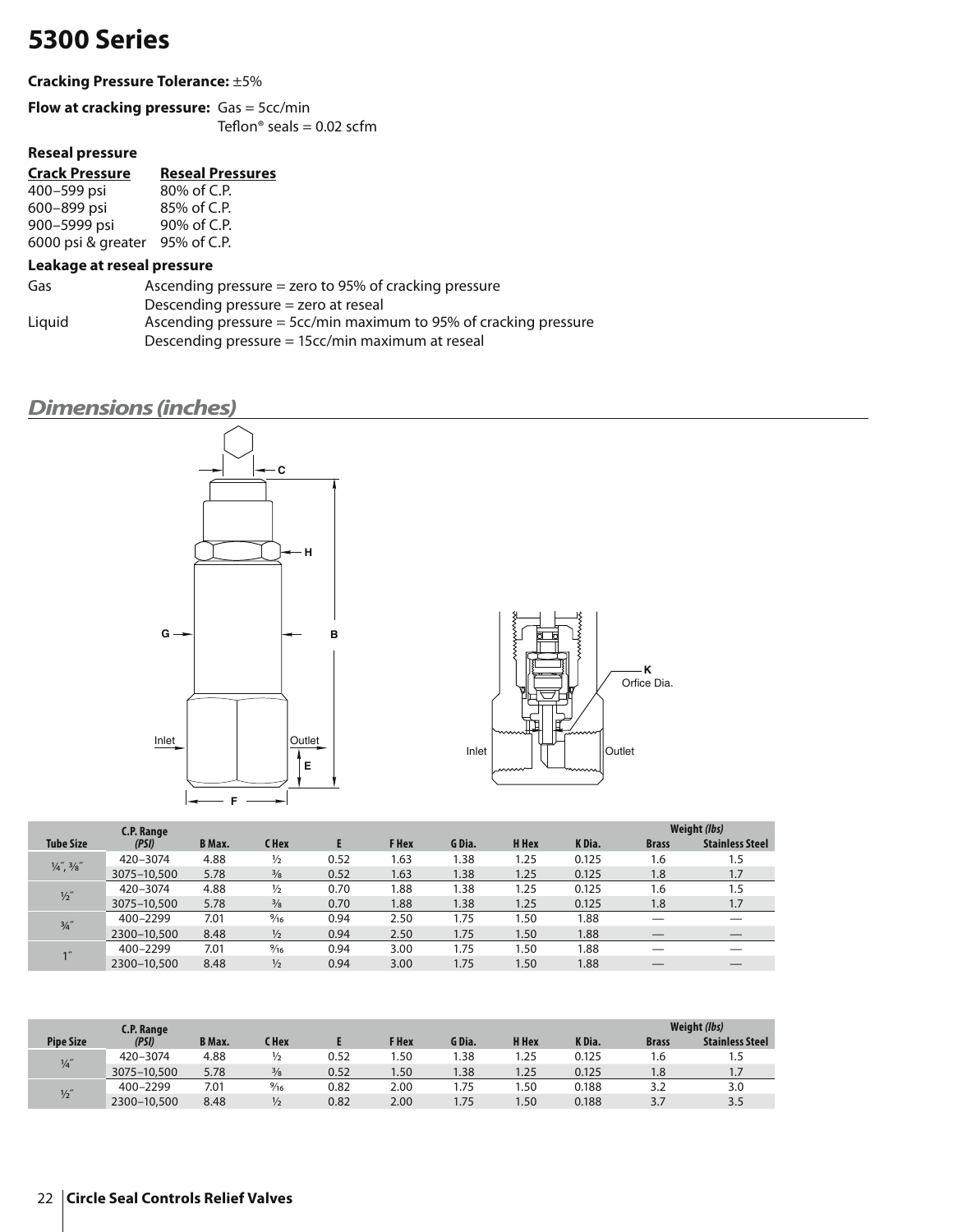### *Typical Flow Curves*





**5300–8BB, 5300–2BB with Hydraulic Fluid MIL-H-5606 7000 6000 5000 C.P. 4470 PSI 4000 3000 C.P. 2260 PSI** Pressure Drop, PSI **Pressure Drop, PSI 2000 C.P. 1480 PSI 1500 1000 600 C.P. 510 PSI 500 400 300 .1 .2 .3 .4 .5 .6 .7 1.0 1.5 2 3 4 5 6 7 8 10 15 20 Flow, GPM**

**5300–8PP, 5300–2PP with Air**